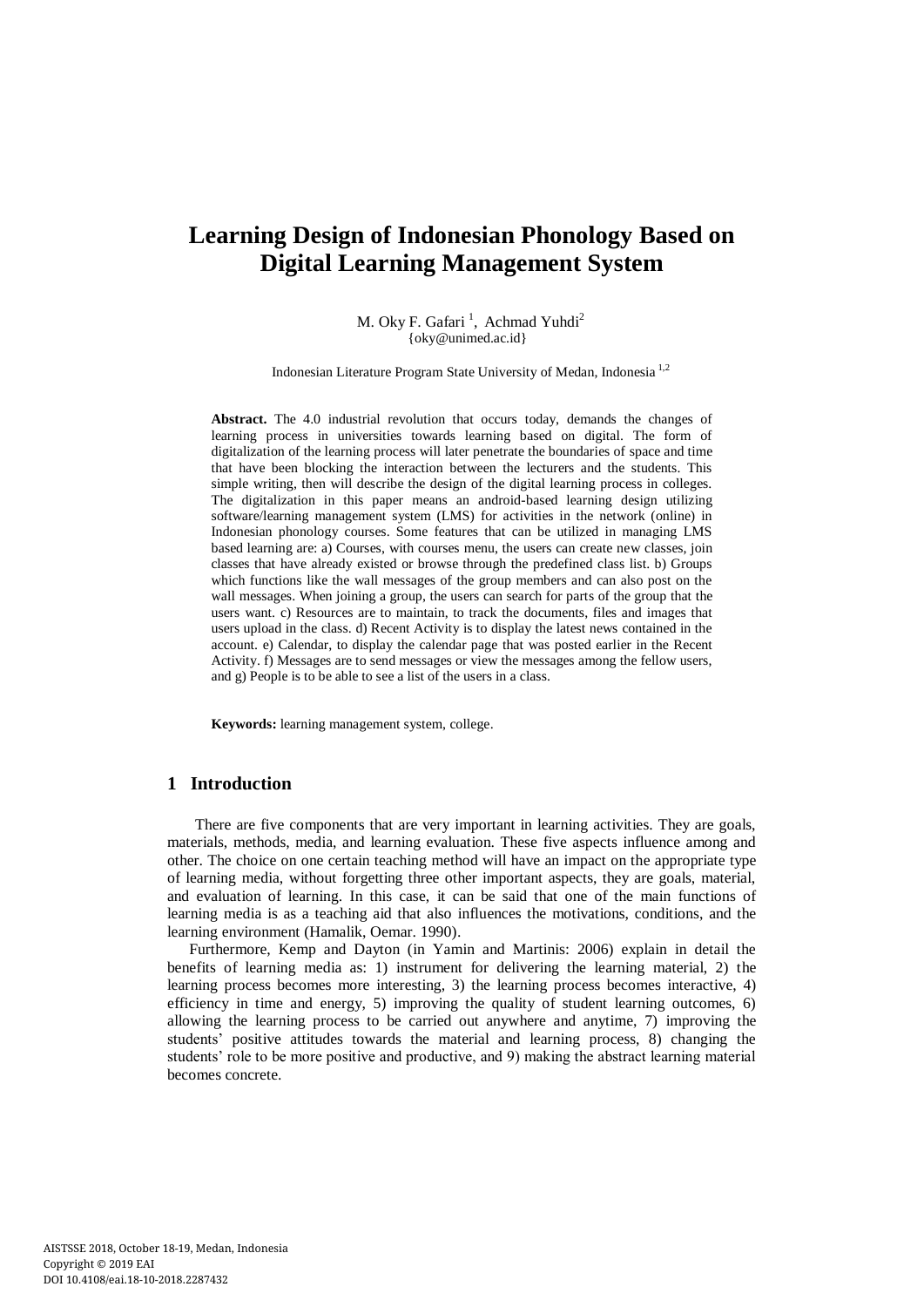Along the time, learning media continues to grow following the rapid wave of information technology change. At first the media was only considered as teaching aids. The instruments used are visual aids, such as models, objects and other tools that can provide concrete experiences, learning motivation and enhance absorption or learning retention. However, at present the learning media are required to be able to penetrate the boundaries of space and time which have been a barrier in learning activities. For that reason, the educators are required to be able to design internet-based learning media that can be used as a means of blended learning.

One the information t echnology development products today is a Linux-based operating system which was designed for touch screen hand phone devices and tablet computers which is called android. As quoted from *Tribun* on February 26, 2017, the average Indonesian people spend 5.5 hours playing an Android-based cell phone from waking up to go back to sleep. The time tendency of the students spend with their smart phones can be used as opportunities and threats to the success of the learning process. The lecturers' role as educators in developing android-based learning media with the LMS (learning management system) system needs to be improved.

The Android-based learning is one activity that offers mixed learning/blended learning face-to-face learning in class and in cyberspace/ in the network. The learning process is easy to use such as using *Facebook*. The Android-based learning will help the lecturers in opening wide communication opportunities for students so that they are easier to take part in discussions and be cooperative in learning activities. In addition, the Android-based learning also has many interesting features and functions to be used by students. The Applications that can be used in the Android-based learning include *Edmodo* and *Schoology*. The LMS design in this paper is an LMS-based android learning using *Schoology* application.

The activity and the research related to *Schoology* media have been conducted by the teachers and the researchers. Putri Sugiyarto (2017) in her study at SMKN VII Surabaya states that the learning outcomes of the students who used learning media of e-learning *Schoology* were better than the students who did not use learning media of e-learning *Schoology*. In addition, the results of the study showed that the learning media of e-learning *Schoology* received a percentage of responses categorized as very feasible from experimental class students.

Labo (2016) in his research related to the use of *Schoology* to increase the student learning activities in the Citizenship Education course at SMA Negeri 1 Tengaran presented the results that there was an increase in percentage. With an explanation of 42.08% at the first meeting, then at the second meeting it was 67.08%, while at the last meeting it was 88.52%. From this percentage increase, it can be concluded that *Schoology* media has a good impact on increasing student activity in learning.

The advantages of *Schoology* were also examined by Ansor (2015). His research related to the difference in the effect of using E-Learning based on *Schoology* and *Edmodo* on the independence and learning achievement ofmathematics resulted in the conclusion that the *Schoology* media is more effective in increasing the students' independence in learning mathematics. Of the three researches raised by the authors it can be seen that *Schoology* media has a number of advantages, they are: it can improve the learning achievement, get a positive response, increase learning activities, and can improve learning independence.

Based on the research results, it showed positive values on the results of learning using e learning media of *Schoology*, the activities of this study will develop Android-based learning media using *Schoology* in the Indonesian Phonology course at Indonesian Literature Study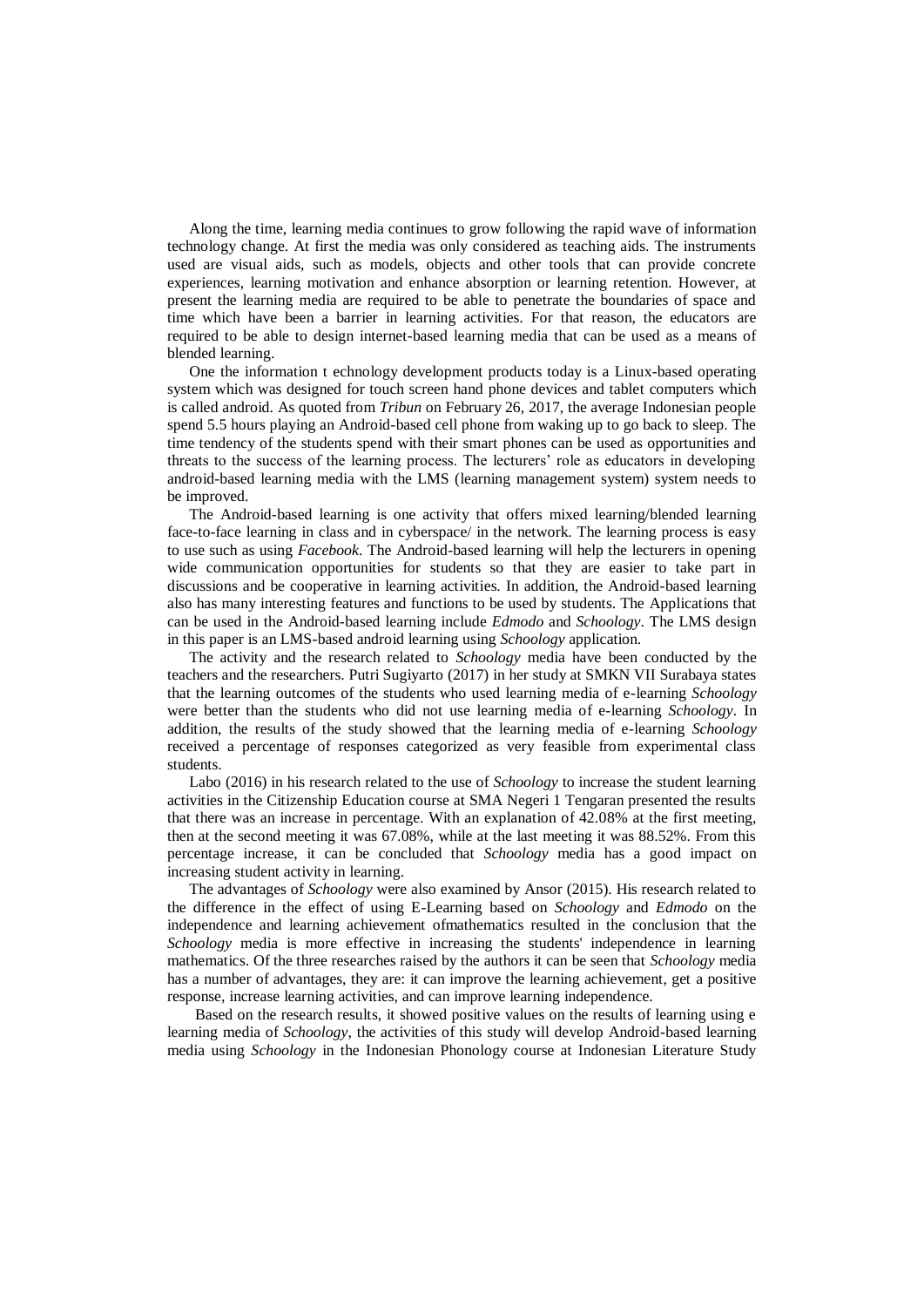Program of FBS Unimed. However, the discussion in this article is still in the design stage of Android-based learning media products for the Indonesian Phonology course.

## **2 Research methods**

This research approach uses research and development (R&D). This development design is Research and Development or Research Development. The development is in the form of the development of Android-based e-learning media by using the *Schoology* application as a learning supplement for the Indonesian Language Phonology course at the Indonesian Literature Study Program of FBS Unimed. This article is a Second phase as part of the research and development activities carried out which is the design phase of the program. In this phase, it transfers the obtained information from the analysis phase into the form of documents that will be the purpose of the developed media, one of the documents produced is a storyboard document. So, the research method used in writing this article is a descriptive research method. Some of the things described in this article are the integration of Indonesian Phonology learning materials into the *Schoology* learning media.

# **3 Research resulth and discussion**

The meaning of *Schoology* according to Aminoto, T and Pathoni (2014: 21) is a website that combines e-learning and social networking. The concept is the same as *Edmodo*, but *Schoology* has many advantages. Building elearning with *Schoology* is also more profitable than using *moodle*, because it does not require hosting and managing *Schoology* (more friendly users). Certainly, the features are not as complete as *moodle*, but for e-learning learning, it is very adequate. The features that *Schoology* has are as follows: Courses, Group, Discussion, Resources, Quiz, Attendance, and Analytics.

The menus contained in the *Schoology* application include: a) Courses, with courses menu, the users can create new classes, join classes that have already existed or browse through the predefined class list. b) Groups which functions like the wall messages of the group members and can also post on the wall messages. When joining a group, the users can search for parts of the group that the users want. c) Resources are to maintain, to track the documents, files and images that users upload in the class. d) Recent Activity is to display the latest news contained in the account. e) Calendar, to display the calendar page that was posted earlier in the Recent Activity. f) Messages are to send messages or view the messages among the fellow users, and g) People is to be able to see a list of the users in a class.

Yuhdi (2018) explains the steps that can be taken in designing android-based learning using *Schoology* applications, they are: 1) making courses, 2) using access codes, and 3) adding and managing learning materials with course material. Thus, the design of Androidbased learning media with LMS uses *Schoology* in Indonesian phonology courses conducted at this stage of the research described in the following sections.

#### **3.1 Making a course**

In *Schoology*, we can equate the course as a course/subject, therefore the first step to do the teaching and learning process in *Schoology* is to create a course. Section names are usually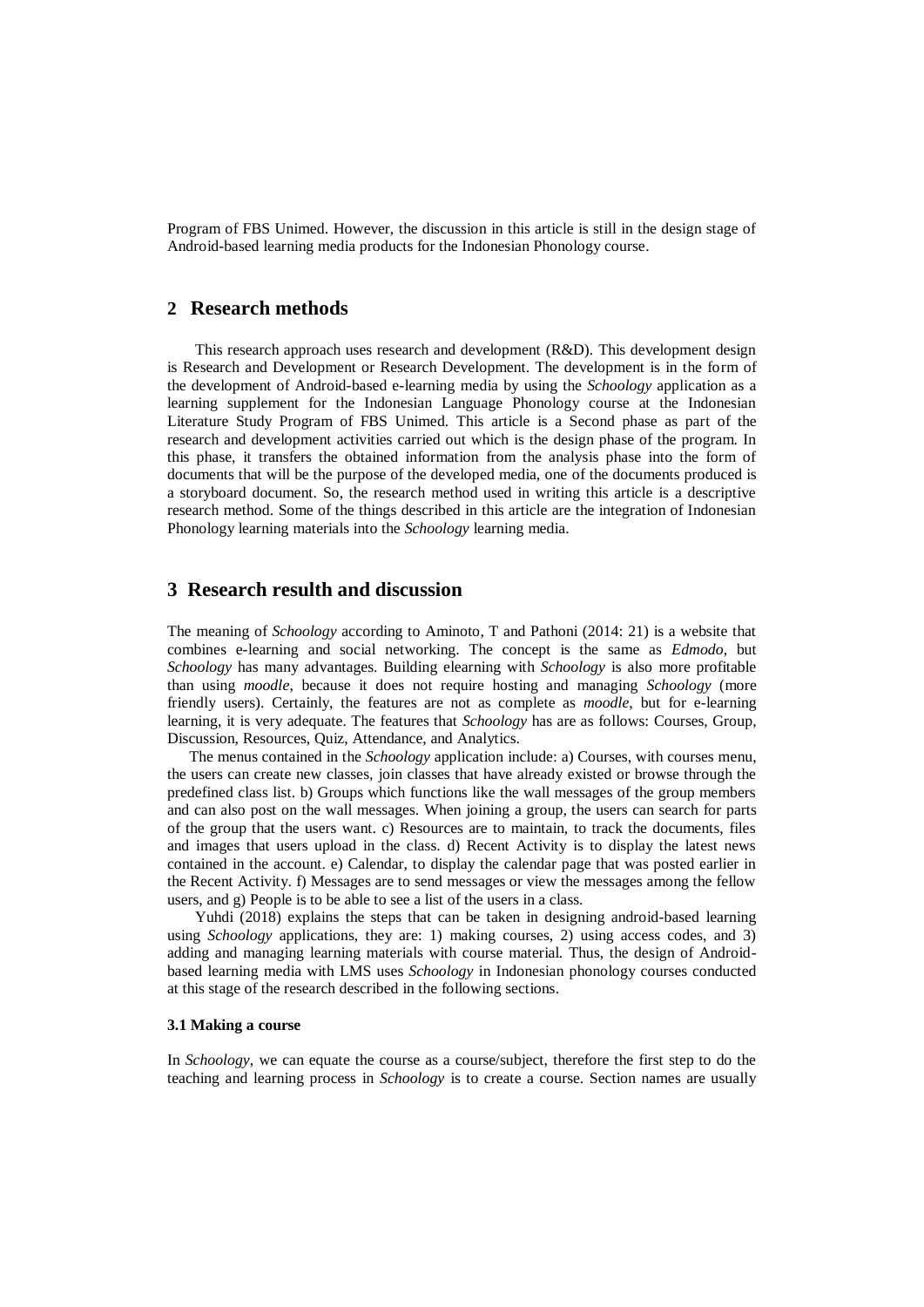used to create classes. In this section, Indonesian Language Phonology courses are taken for the Indonesian Literature Study Program of FBS Unimed class A. By using the section, the lecturer will be facilitated to copy all the material, assignments and exams that have been made in the class.

| S schoology<br><b>UPGRADE</b> | <b>COURSES</b><br><b>GROUPS</b><br><b>RESOURCES</b>                                                                    |                                                          |
|-------------------------------|------------------------------------------------------------------------------------------------------------------------|----------------------------------------------------------|
| Courses<br>My Courses         | <b>Create Course</b><br>You must fill in the fields marked with *<br>Course Name: *<br>Fonologi Bahasa Indonesia       | ×<br>Deleted Courses<br>S Join a Course<br>Treate Course |
|                               | Section Name: *<br>Reg A Sastra Indonesia<br>Subject Area: "<br>Language Arts<br>Level: *<br>Undergraduate v Add Range |                                                          |
|                               | Cancel<br>Create                                                                                                       |                                                          |

**Figure 1.** Creating a Course in the Schoology Application

Based on the Figure 1 above, the course created is Indonesian Phonology. At this stage, the lecturer only enters some important information about the identity of the course, such as the name of the subject, the subject/student who follows the learning in the course and the education level.

## **3.2 Using the access code**

As a student, to get access to courses that have been prepared by lecturers, the student must have an access code. The use of access code by default is openly which means that anyone who has an access code can directly enter the course that has been created. However, to avoid the double user or unwanted users, it can add features require approval.

Based on the Figure 2 above, the giving of the student code to the students who will take part in online learning in *Schoology* applications needs to be limited so that the lecturers can ensure that members who are registered in the online class are the students in face-to-face classes. Furthermore, the students and the lecturers will be asked to log in using the RCQKT-X3877 access code previously given by the lecturer. Thus, the students wait for the confirmation from the lecturer to enter into online learning in the *Schoology* application.

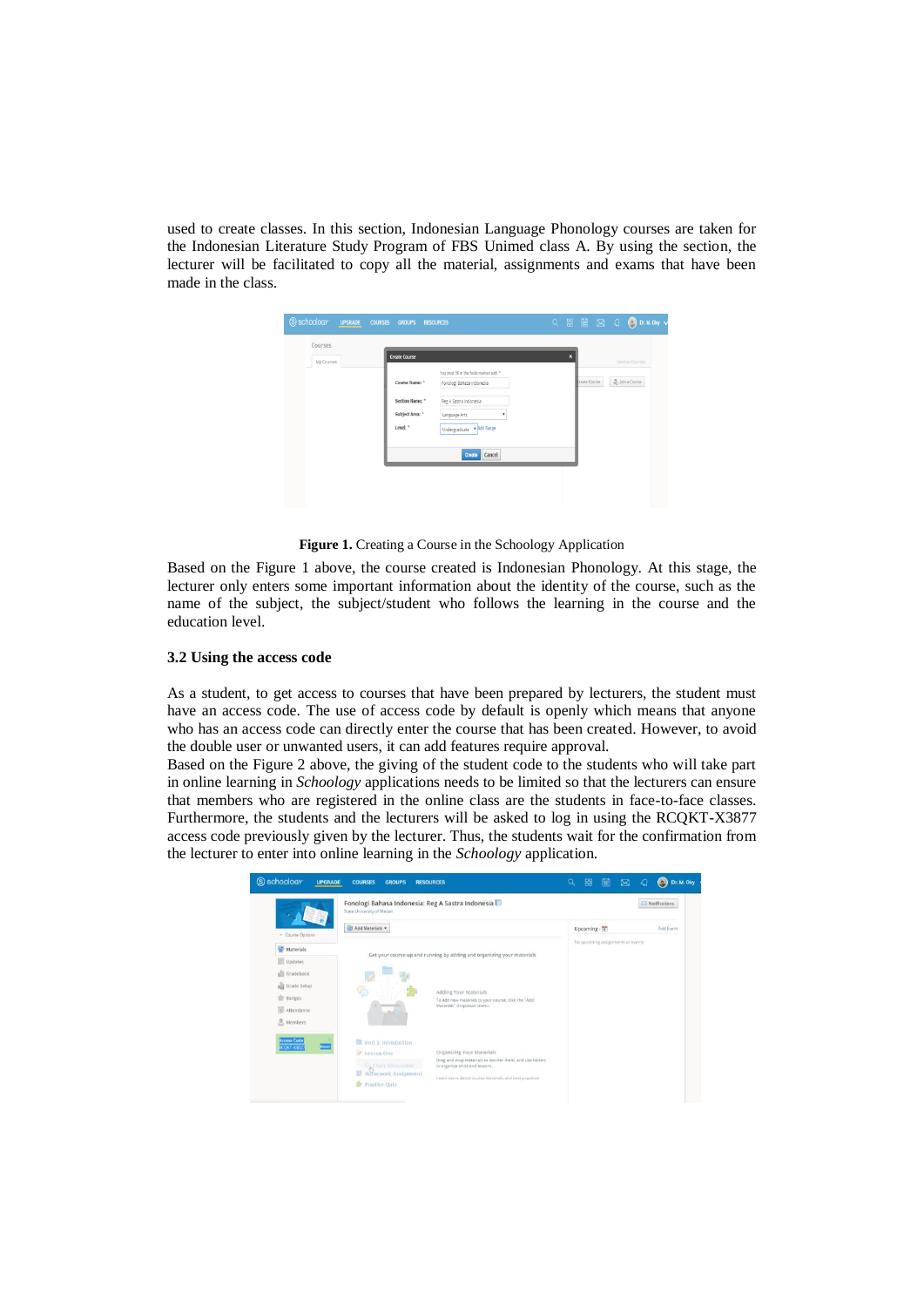#### **Figure 2**. Using Access Code in the Schoology Application

#### **3.3 Managing the learning materials with** *course material*

*Course material* is the main part in a teaching and learning process. This course material is a place to create various needs and teaching and learning process. There are some parts on this course material, they are: 1) Assignments 2) Tests/Quizzes, 3) Files and Links, 4) External Tools, 5) Discussions, 6) Pages, and 7) Media Album. These seven features can be used to support any activities and give assessment. The lecturer can create any tasks for the students on *Schoology*, by using the button of Add Material which is above the Course Material, then click Add Assignment. Before making the assignment, the lecturer can also make folder at first to arrange the display of the Course Material.



**Figure 3.3**. above is the management of online learning activities in the *Schoology* application which in this section consists of several parts, they are: 1) Add Material, 2) Add Assignment, 3) Add Test / Quiz, 4) Add File / Link / External Tool, 5) Add Page, 6) Add Media Album, 5) Add Package, 6) Import from Resources, and 7) Find Resources.

The function of LMS with *Schoology* application on this course material is as feature for uploading and sharing materials which means that this LMS provides services to upload the documents, making it easier for lecturers to publish teaching material in accordance with the RPS that has been made. This LMS function can also be a forum and chats which means that LMS as an online and chat forum provides two-way communication services between instructors and participants, both synchronously (as a chat) and asynchronous (forum, email). The function of the LMS feature as Quizzes and Survey means that LMS also provides tests in the form of quizzes and survey material so that it can provide Grade in accordance with the test results for students. The function of LMS as Gathering and Reviewing Assignments means that LMS provides an assessment to students in the form of scores related to the results